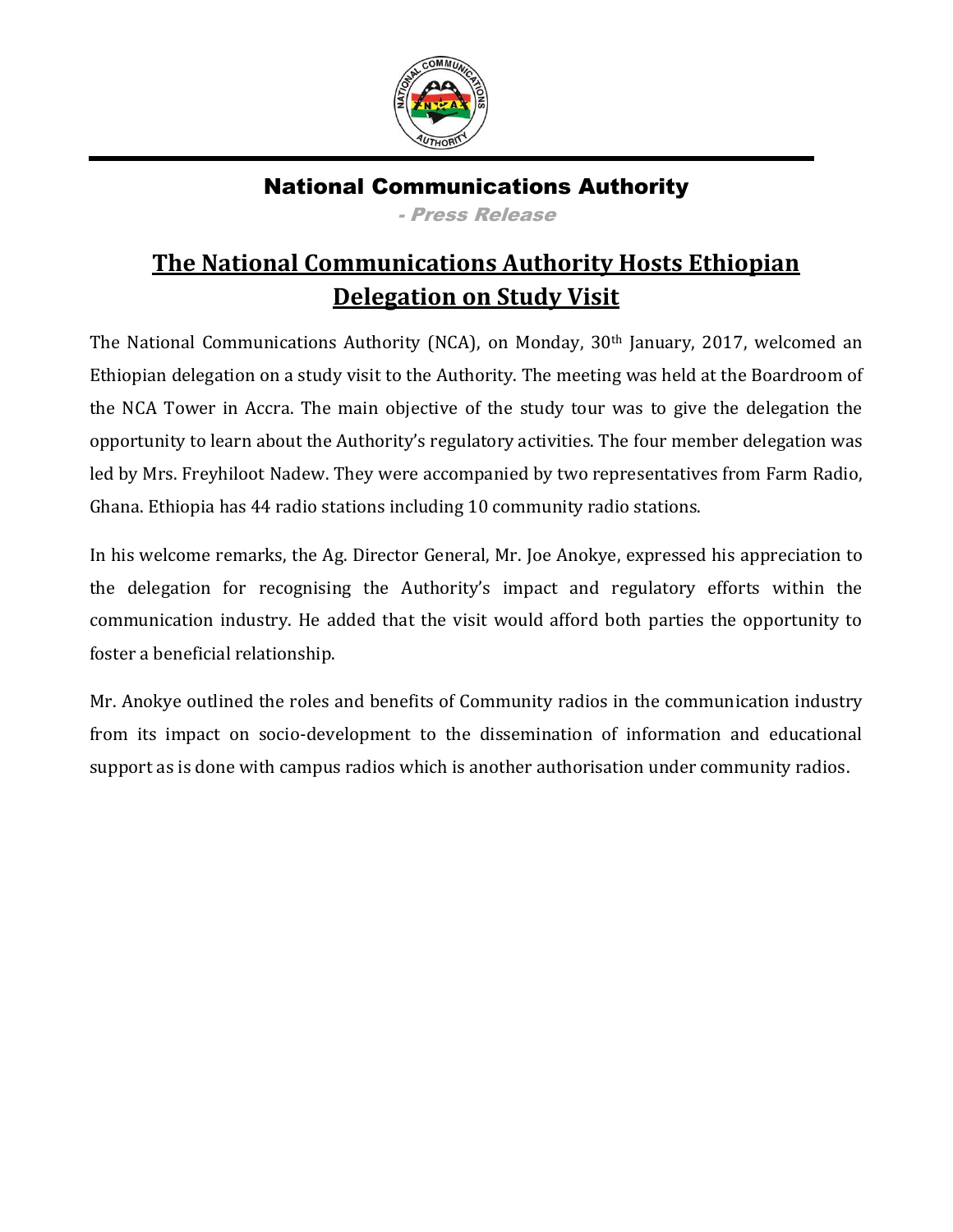

**Ag. Director General, Mr. Joe Anokye giving his welcome address.**

He spoke of the importance the Authority attaches to engagements with the Ghana Community Radio Networks which have enabled NCA to be privy to some of the challenges the group faces in terms of managing the stations, competition from the commercial radio stations and their various requests for more authorisations for community radio stations.

He went further to highlight the Authority's major challenge with Community Radios concerning their gradual attempts to transform from community radios to commercial stations with the addition of local languages and development of local initiatives. He hoped that through continuous engagements these issues would become a thing of the past.

Mrs. Nana Defie Badu, Director of the Consumer and Corporate Affairs Division of the Authority, made a presentation on the activities and roles of the Authority within the communication sector.

Other areas of discussion at the meeting centred around the benefits of Community radios such as providing teaching supports, tools for social development. Furthermore the meeting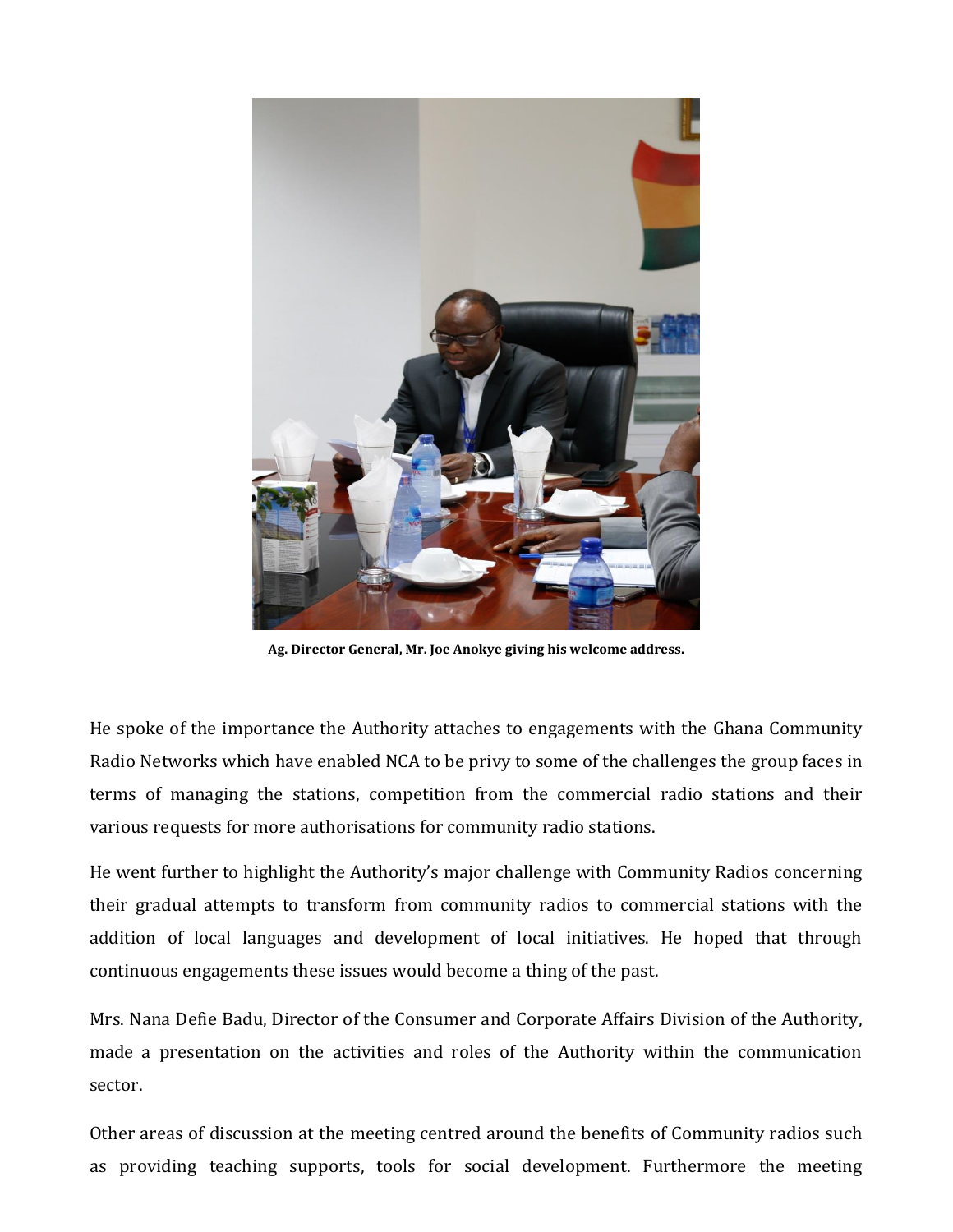expressed concerns for research practices and findings on community radios, capacity building and financial sustainability of the stations without external funding.



**Mr. Joe Anokye and representatives of management Interacting with the delegation.**

The meeting was informed that the Authority had embarked on a Consumer survey and the results would be made available on the Authority's website soon.



**Mr. Joe Anokye in a group picture with the delegation**